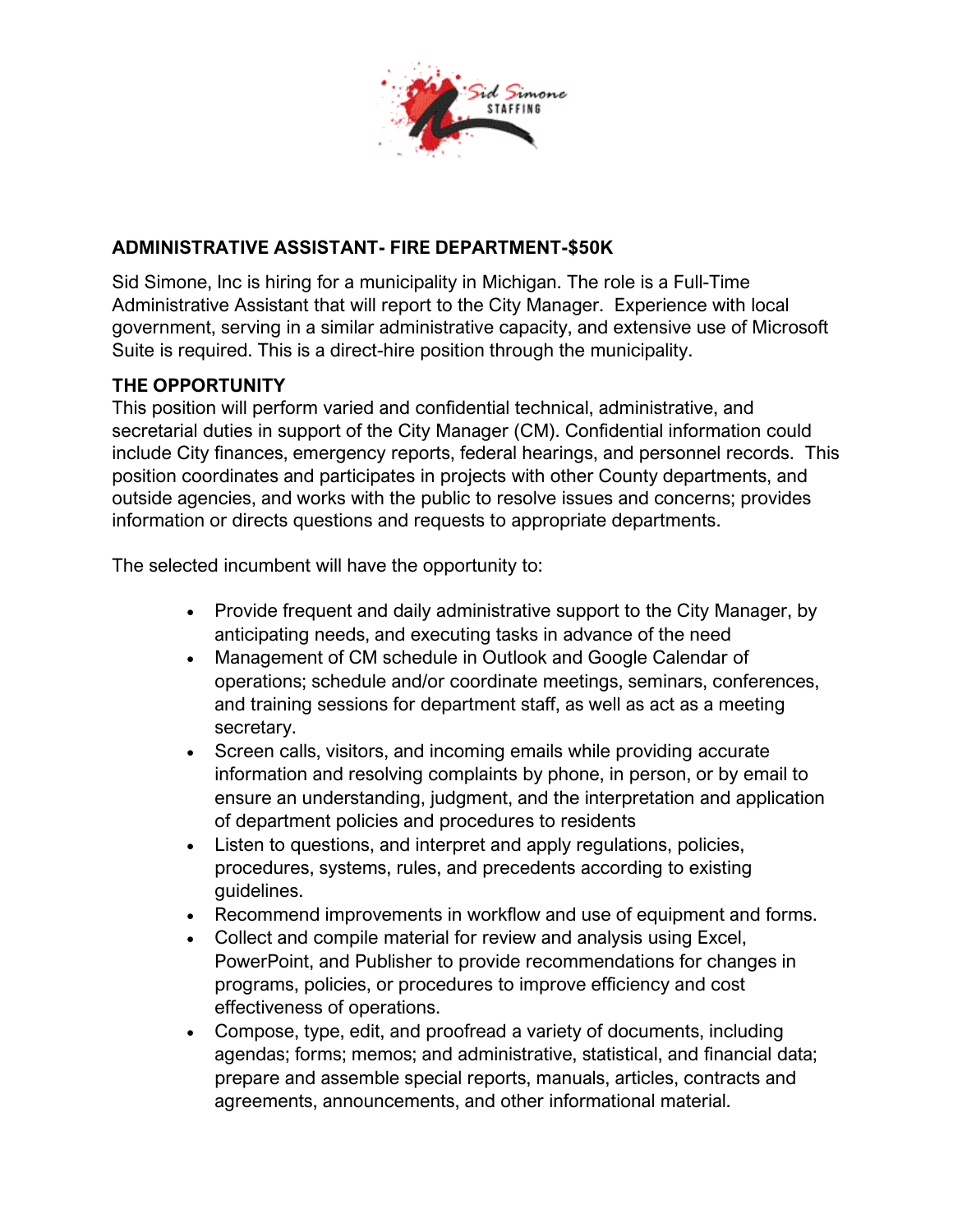

- Provide administrative support in developing and monitoring assigned budgets, including processing expense claims, invoices, and purchase orders.
- Communicate with officials and staff of other departments and agencies to obtain and relay information and to coordinate activities
- Contribute to positive work culture

### **Skills and Technology**

- 5 years of experience; local municipality highly preferred
- Associate's Degree required
- Microsoft Suite and Outlook required
- Experience creating calculations, forms, and queries in Excel required

### **Compensation, Benefits, Working Hours**

- Health insurance, 2 weeks of PTO vacation, personal/sick days
- The City Hall is open Monday-Thursday 8am-6:30pm, however working hours for this role will be as-needed per the City Manager's directive

#### **ABOUT THE MUNICIPALITY**

This urban City is home to fewer than 25,000 residents and situated along the West shores of Lake Michigan. Your drive is 10 minutes or less to a lake, river, or a beach. With a strong pride in community and local high school sports, this City is home to 1 high school, 1 middle-school, and 4 elementary schools, equipped with full-service City Hall, 24/7 Police and Fire Station, and a seasonal farmer's and flea market. In the adjacent city you can attend semi-professional basketball, football, baseball and hockey games. All year, you can indulge in the essence of all 4 seasons with their distinctive aromas, indoor and outdoor activities, and festivities. The City is remedying years of real-estate inflicted poverty, and an increase in petty crime. In order to address disorganization in local government, the City is upgrading technology, implementing budgeting protocols, restructuring departments and launching new police initiatives. This is a unique opportunity to join the ground-floor of the reorganization by setting the new status-quo.

# **ABOUT THE COMPANY**

Sid Simone, Inc is a national recruitment placement agency. The company supplies promotional staffing and direct-hire placements for full and part-time positions in the